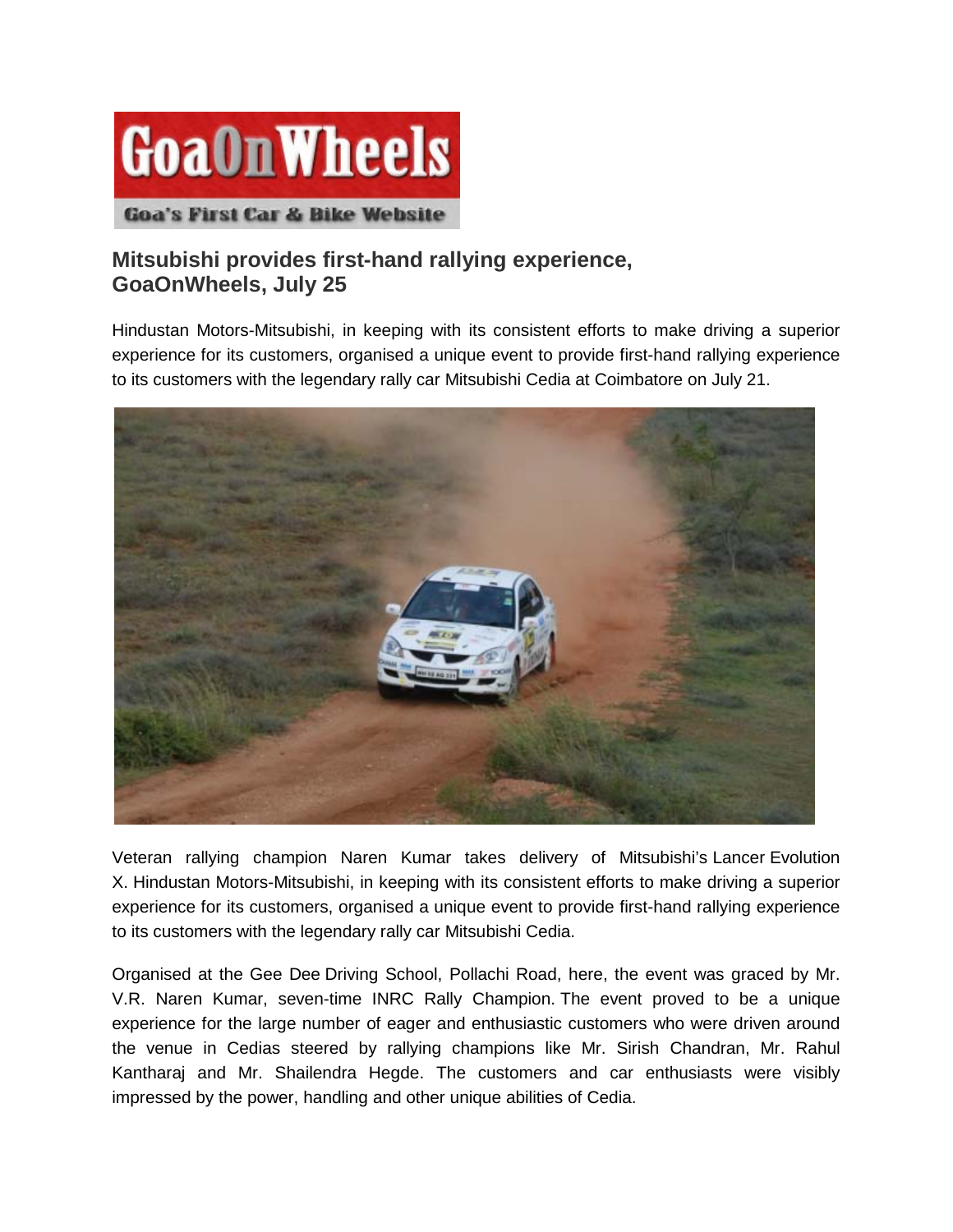

Rallying ace and veteran auto editor, Mr. Sirish Chandran, commented, "It's only a drive in the Cedia that can give you a real feel of this marvelous car. Having driven it to victory in several rallies, I understand Cedia as well as a buddy. However, the HM-Mitsubishi Cedia drive event has enabled so many potential customers and auto enthusiasts to share the experience which has been largely the preserve of rallyists."

Mitsubishi Cedia has to its credit 34 trail-blazing victories in World Rally Championship and Federation Internationale de l' Automobile circuits. Closer home, Cedia has been winning Western India Sports Association's INRC annual rounds consecutively since 2006.

In the recently conducted Federation of Motor Sports Clubs of India's (FMSCI) Speed Indian National Rally Championship (INRC) 2011, out of the 28 participating vehicles, as many as 11 were Mitsubishi Cedias which bagged all the top honours at the Rally of Maharashtra, Nashik, and Rally of Chennai, rounds 1 and 2 of INRC rally respectively.

Another highlight of the event was the delivery of Mitsubishi's world renowned street rally car LancerEvolution X to Mr. Naren Kumar at Mitsubishi's Coimbatore dealership Anamallais Automobiles P Ltd., Mettupalayam Road. The car, which is a powerhouse on wheels, is Mr. Kumar's dream vehicle. Incidentally, the veteran rally ace hails from Coimbatore and has tasted victory in several rallies driving Mitsubishi Cedias.

Speaking on the occasion, Mr. Naren Kumar said, "This is a one-of-a-kind event and I congratulate HM-Mitsubishi for bringing car rallying closer to all by giving them a feel of the actual experience on the race tracks. More and more youngsters with a passion for speed are